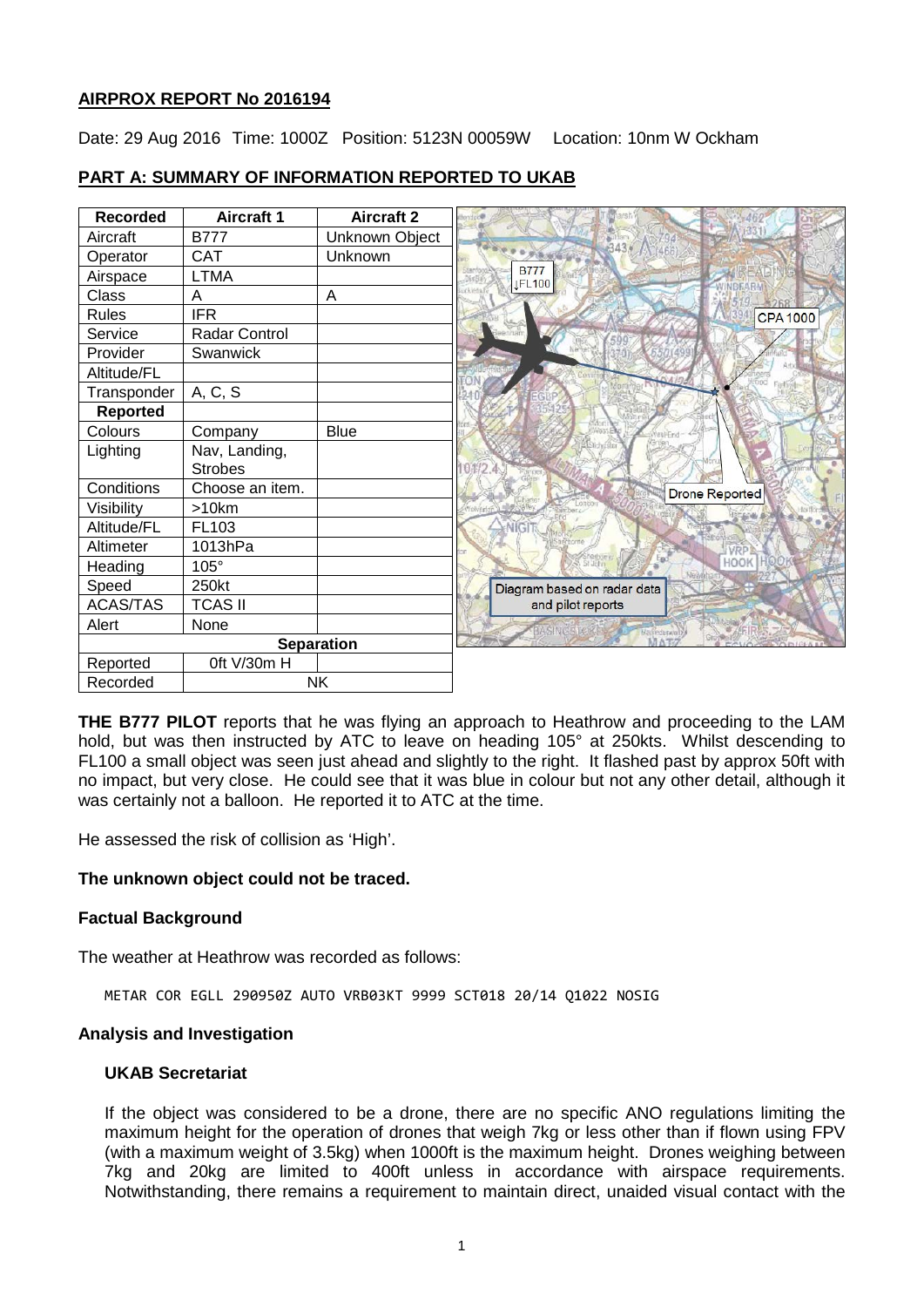aircraft sufficient to monitor its flight path in relation to other aircraft, persons, vehicles, vessels and structures for the purpose of avoiding collisions. CAP 722 gives guidance that, within the UK, visual line of sight (VLOS) operations are normally accepted to mean a maximum distance of 500m [1640ft] horizontally and 400ft [122m] vertically from the Remote Pilot.

Neither are there any specific ANO regulations limiting the operation of drones in controlled airspace if they weigh 7kg or less other than if flown using FPV (with a maximum weight of 3.5kg) when they must not be flown in Class A, C, D or E, or in an ATZ during notified hours, without ATC permission. Drones weighing between 7kg and 20kg must not be flown in Class A, C, D or E, or in an ATZ during notified hours, without ATC permission. CAP722 gives guidance that operators of drones of any weight must avoid and give way to manned aircraft at all times in controlled Airspace or ATZ. CAP722 gives further guidance that, in practical terms, drones of any mass could present a particular hazard when operating near an aerodrome or other landing site due to the presence of manned aircraft taking off and landing. Therefore, it strongly recommends that contact with the relevant ATS unit is made prior to conducting such a flight.

Notwithstanding the above, all drone operators are also required to observe ANO 2016 Article 94(2) which requires that the person in charge of a small unmanned aircraft may only fly the aircraft if reasonably satisfied that the flight can safely be made, and the ANO 2016 Article 241 requirement not to recklessly or negligently cause or permit an aircraft to endanger any person or property. Allowing that the term 'endanger' might be open to interpretation, drones of any size that are operated in close proximity to airfield approach, pattern of traffic or departure lanes, or above 1000ft agl (i.e. beyond VLOS (visual line of sight) and FPV (first-person-view) heights), can be considered to have endangered any aircraft that come into proximity. In such circumstances, or if other specific regulations have not been complied with as appropriate above, the drone operator will be judged to have caused the Airprox by having flown their drone into conflict with the aircraft.

At the time of the incident the CAA had published Drone Aware<sup>[1](#page-1-0)</sup> which states the responsibilities for flying unmanned aircraft. This includes:

'You are responsible for avoiding collisions with other people or objects - including aircraft. Do not fly your unmanned aircraft in any way that could endanger people or property. It is illegal to fly your unmanned aircraft over a congested area (streets, towns and cities). …, stay well clear of airports and airfields'.

However, a new joint CAA/NATS web site<sup>[2](#page-1-1)</sup> now provides information and quidance associated with the operation of Unmanned Aircraft Systems (UASs) and Unmanned Aerial Vehicles (UAVs) and CAP722 (UAS Operations in UK Airspace) provides comprehensive guidance.

### **Summary**

An Airprox was reported when a B777 and an unknown object flew into proximity at 1000 on Monday 29<sup>th</sup> August 2016. The B777 pilot was operating under IFR in VMC, and in receipt of a Radar Control Service from Swanwick. The unknown object could not be traced.

### **PART B: SUMMARY OF THE BOARD'S DISCUSSIONS**

Information available consisted of a report from the pilot of the B777 aircraft, radar photographs/video recordings and a report from the air traffic controller involved.

The Board could not be certain what the object was that passed so close to the B777 but it was clear to the B777 pilot that it was not a balloon and so it was likely some other form of air vehicle. If it had been a drone, then it was operating at an altitude above that allowed by regulation by either not being in direct line of sight, or if using FPV above 1000ft. Acknowledging the difficulties in judging

l

<span id="page-1-0"></span><sup>1</sup> CAP 1202

<span id="page-1-1"></span><sup>2</sup> dronesafe.uk